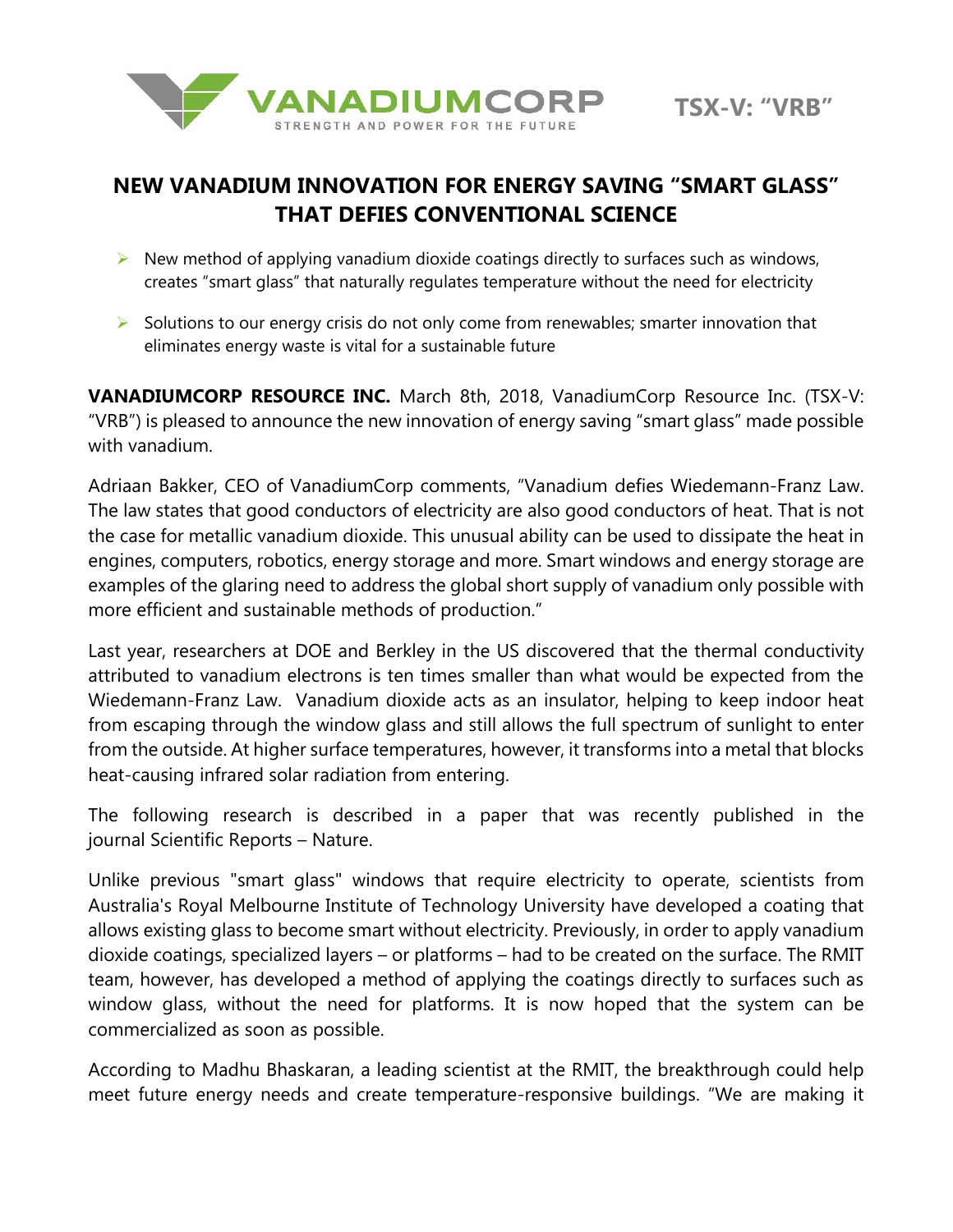possible to manufacture smart windows that block heat during summer and retain heat inside when the weather cools," she said. "Our technology will potentially cut the rising costs of airconditioning and heating, as well as dramatically reduce the carbon footprint of buildings of all sizes."

"Solutions to our energy crisis do not come only from using renewables; smarter technology that eliminates energy waste is absolutely vital." says Bhaskaran.

Composed of relatively inexpensive vanadium dioxide, the self-regulating coating is just 50-150 nanometers thick which is approximately 1,000 times thinner than a human hair.

Developments by University College London (UCL) with support from EPSRC, prototype samples confirm that vanadium dioxide "smart glass" can deliver three key benefits:

**Self-cleaning:** The window is ultra-resistant to water, so rain hitting the outside forms spherical droplets that roll easily over the surface – picking up dirt, dust and other contaminants and carrying them away. This is due to the pencil-like, conical design of nanostructures engraved onto the glass, trapping air and ensuring only a tiny amount of water comes into contact with the surface. This is different from normal glass, where raindrops cling to the surface, slide down more slowly and leave marks behind.

**Energy-saving:** The glass is coated with a very thin (5-10nm) film of vanadium dioxide which during cold periods stops thermal radiation escaping and so prevents heat loss; during hot periods it prevents infrared radiation from the sun entering the building. Vanadium dioxide is a cheap and abundant material, combining with the thinness of the coating to offer real cost and sustainability advantages over silver/gold-based and other coatings used by current energysaving windows.

**Anti-glare:** The design of the nanostructures also gives the windows the same anti-reflective properties found in the eyes of moths and other creatures that have evolved to hide from predators. It cuts the amount of light reflected internally in a room to less than 5 per cent – compared with the 20-30 per cent achieved by other prototype vanadium dioxide coated, energy-saving windows – with this reduction in 'glare' providing a big boost to occupant comfort.

Vanadium dioxide-coated "smart windows" are also being developed by scientists around the world from:

- ❖ Royal Melbourne Institute of Technology
- ❖ University College London
- ❖ School of Materials Science and Engineering, Nanyang Technological University
- ❖ Department of Electro-Optical Engineering, Ben-Gurion University of the Negev